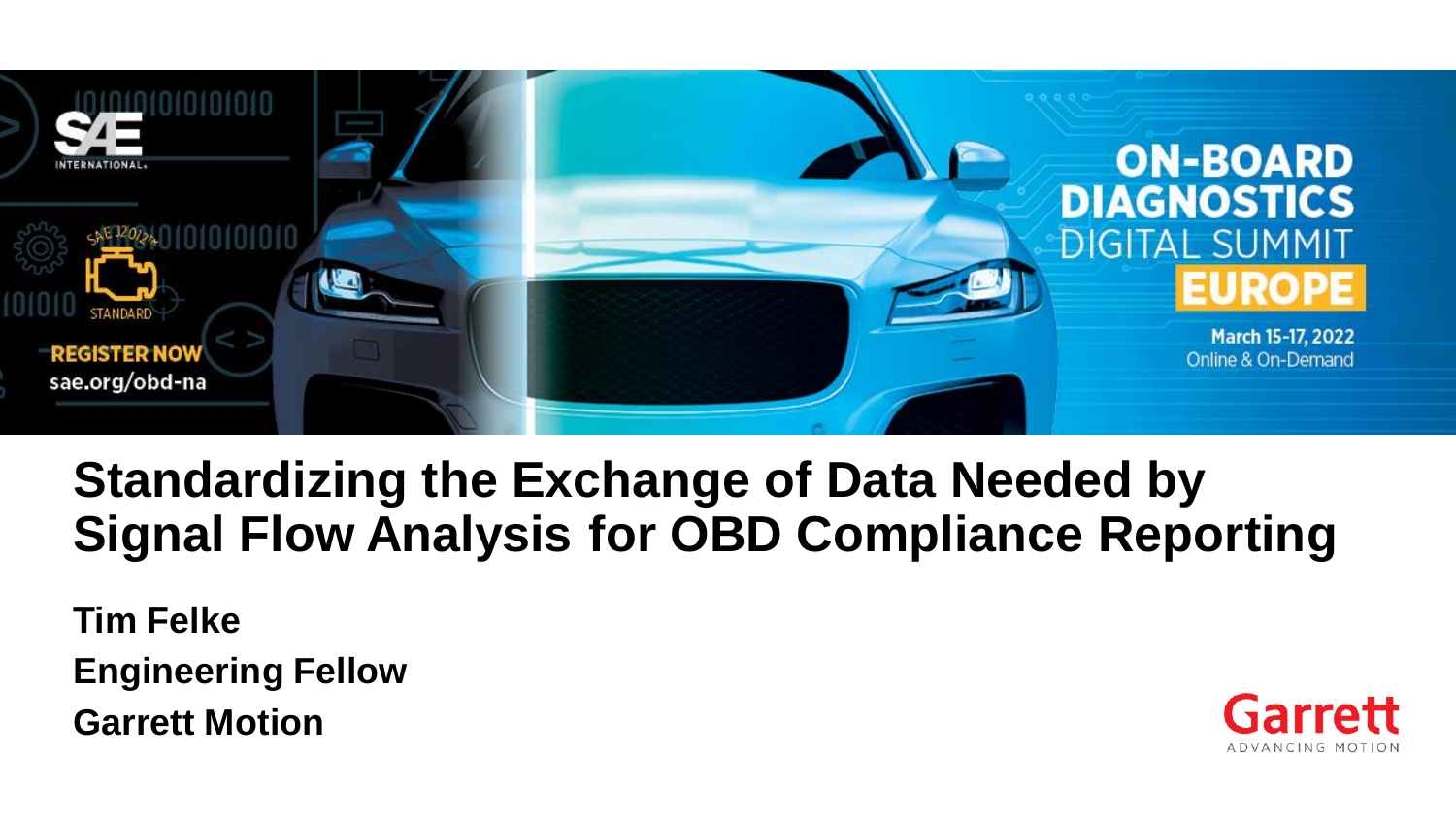# **Introduction**

There are several use cases related to automotive emissions compliance, safety analysis, system validation and event data analysis that require an understanding of the propagation of signals within and between the vehicle's Electronic Control Units (ECUs).

Specifically -

CARB request to all OEMs in 2019 …

(i) Certification Documentation ….

(2) The following information shall be submitted as "Part 1" of the certification application. … The information must include: …

(2.8) A listing of **all electronic powertrain input and output signals** (including those not monitored by the OBD II system) that identifies which signals are monitored by the OBD II system.

This presentation will discuss the challenges of using signal flow analysis to meet this requirement and a proposal for how these challenges can be overcome.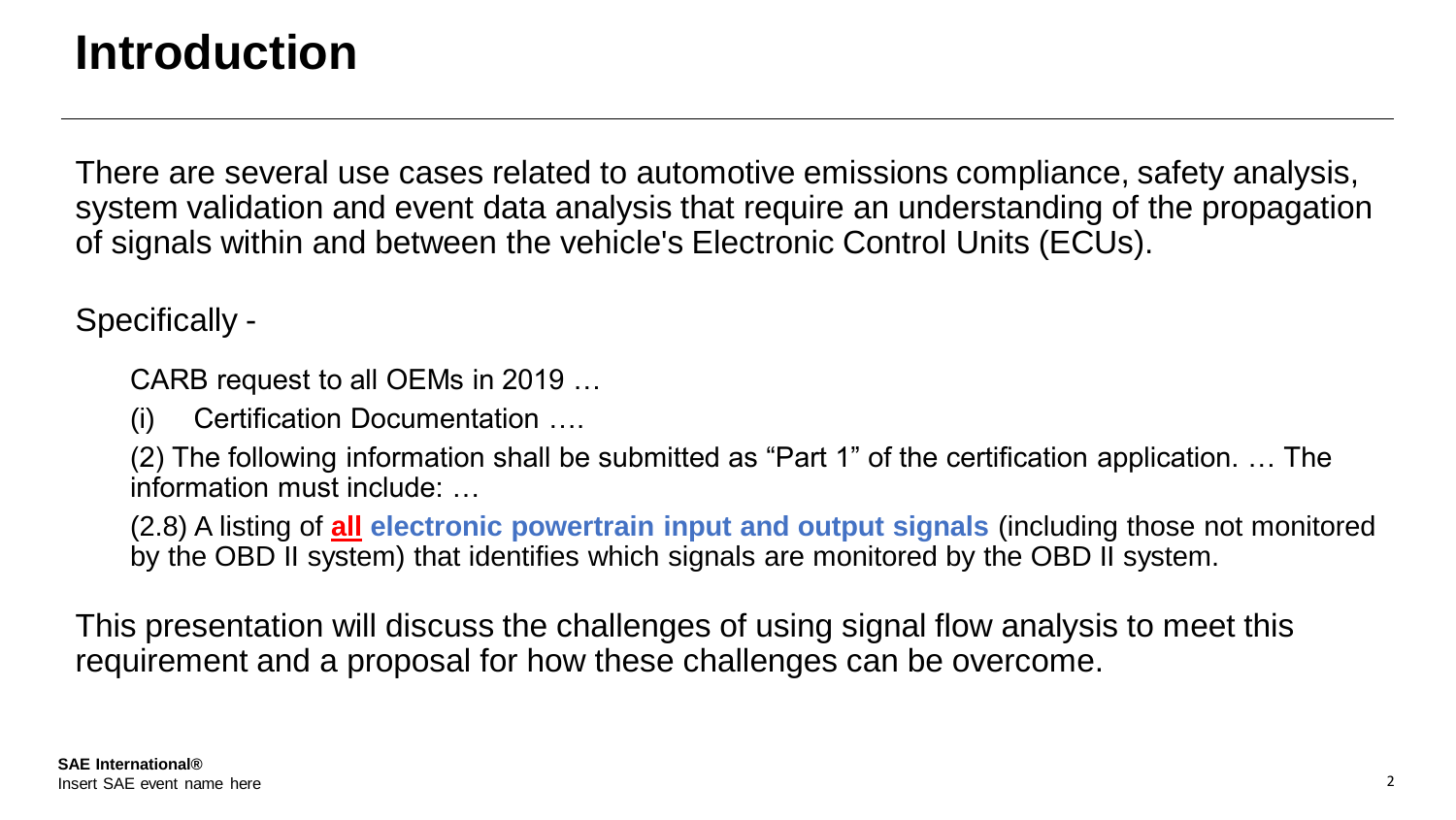## **Technical Challenge – Signal Tracing (Simplified)**



**SAE International®**

Insert SAE event name here **3 have OBD Documented DTCs and malfunction of those signals sets the MIL. Intent - Ensure that all signals that enable or control an OBD related function**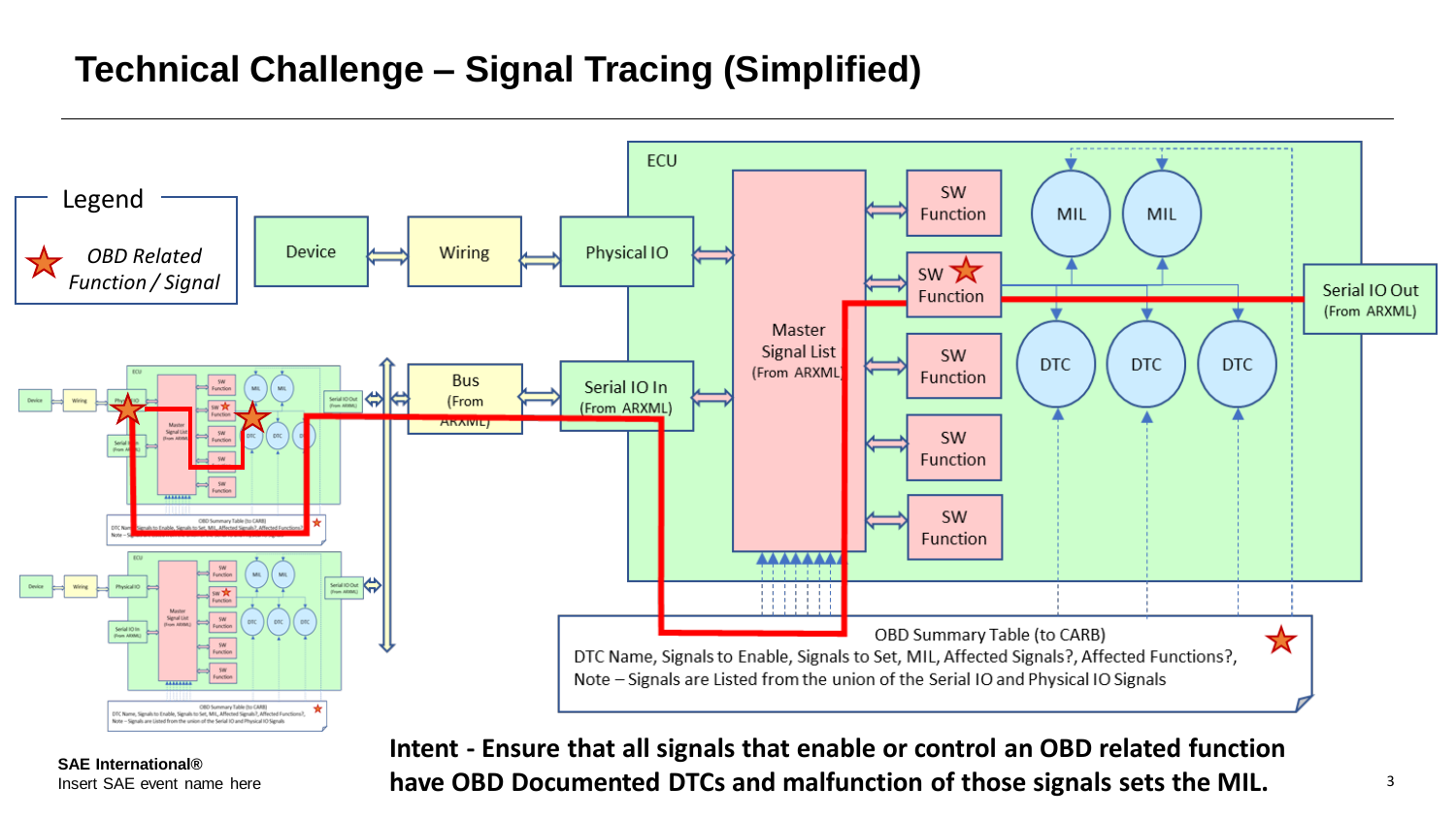#### **Technical Challenge – Signal Tracing through SW Stack and Gateway Modules**



**SAE International®**

Insert SAE event name here **4 4 model and interface specifications for connectivity through each module. Linking signal flow between modules and layers requires a general process**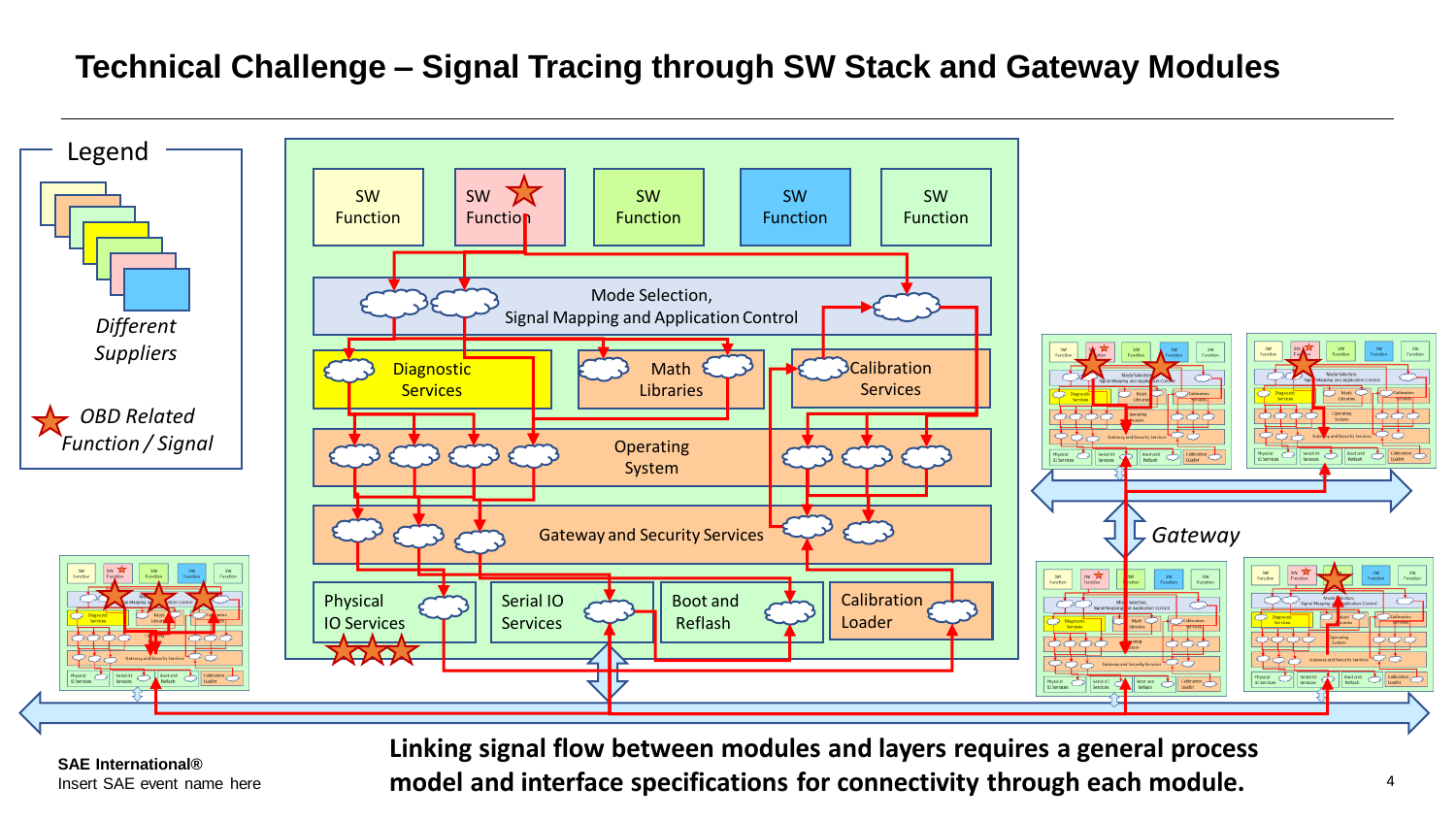#### **Technical Challenges - Highlights**

Analysis for emissions compliance from CARB require that signal flow be traced for signals derived from physical sensors **as well as all signals derived from serial messages**.

The signal flow for individual software modules (smallest SW entity) can be computed without difficulty but an automotive ECU may contain **several thousand modules**.

The software modules will typically be provided by **more than one supplier** with formatting and IP concerns hindering the analysis integration.

Pathways will include dependencies on **operating system, IO packages, Network and SW Services**.

Dependency pathways may be substantially modified by **calibration data**.

Utilization of physical IO ports and serial signals may be substantially modified depending on vehicle **options and regional specific equipment**.

**Specifications do not exist** for the exchange of required information between parties or for the methodology used.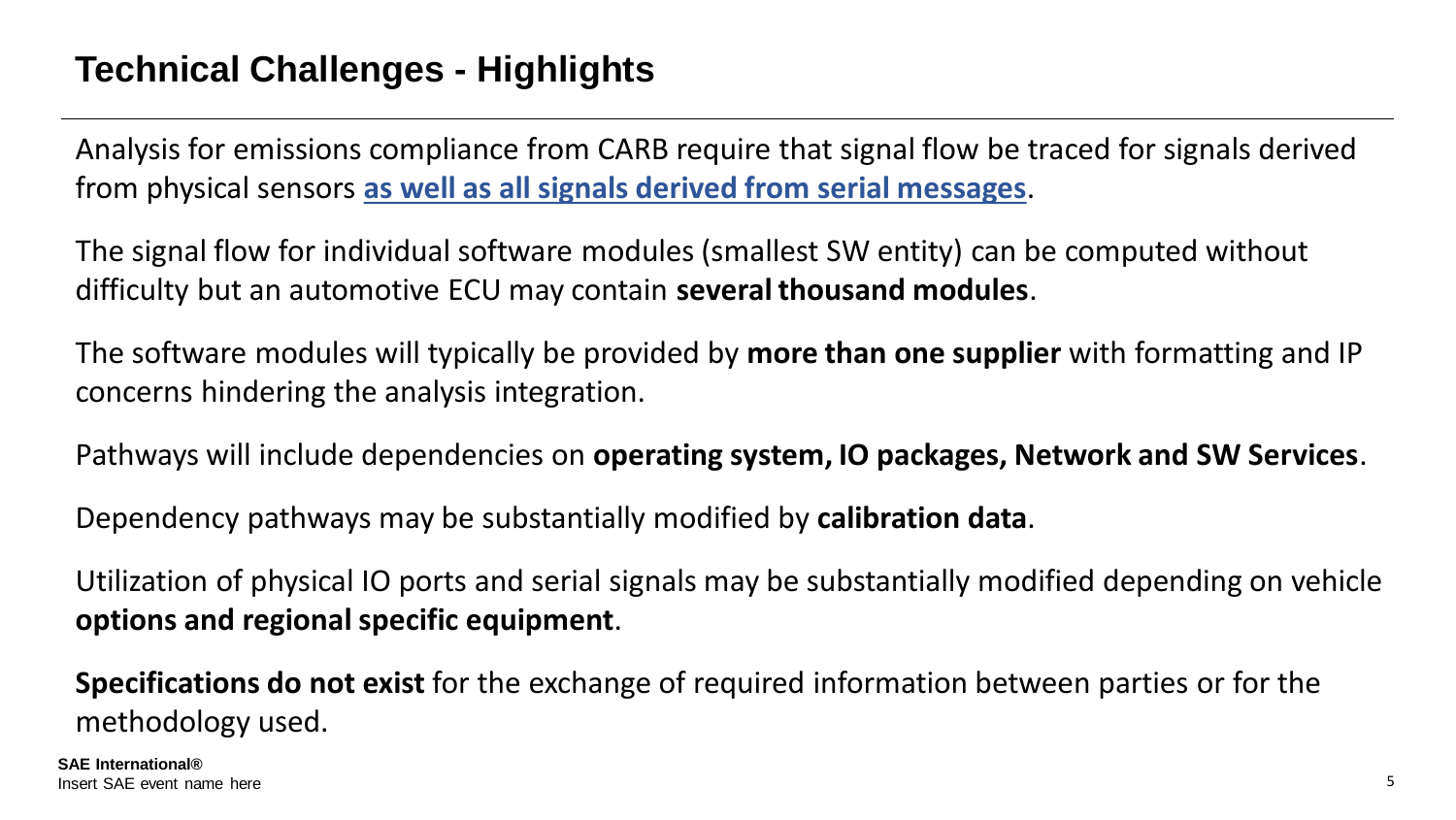SAE's Health Ready Components and Systems (HRCS) team proposes that we establish a team to work with industry and regulatory agencies to define the data exchange interfaces and integration processes needed by signal flow analysis for CARB compliance reporting.

HRCS is an SAE-ITC consortium established in 2020 to develop methods to facilitate the exchange and integration of exactly this type of data.

HRCS is a 501(C6) organization which allows much closer collaboration between members and faster iteration times.

**HRCS invites technical experts and stakeholders from the OBD / OBM community to participate in the activity** to clarify the full scope of the problem and to ensure that the resulting specifications meet the needs of all stakeholders.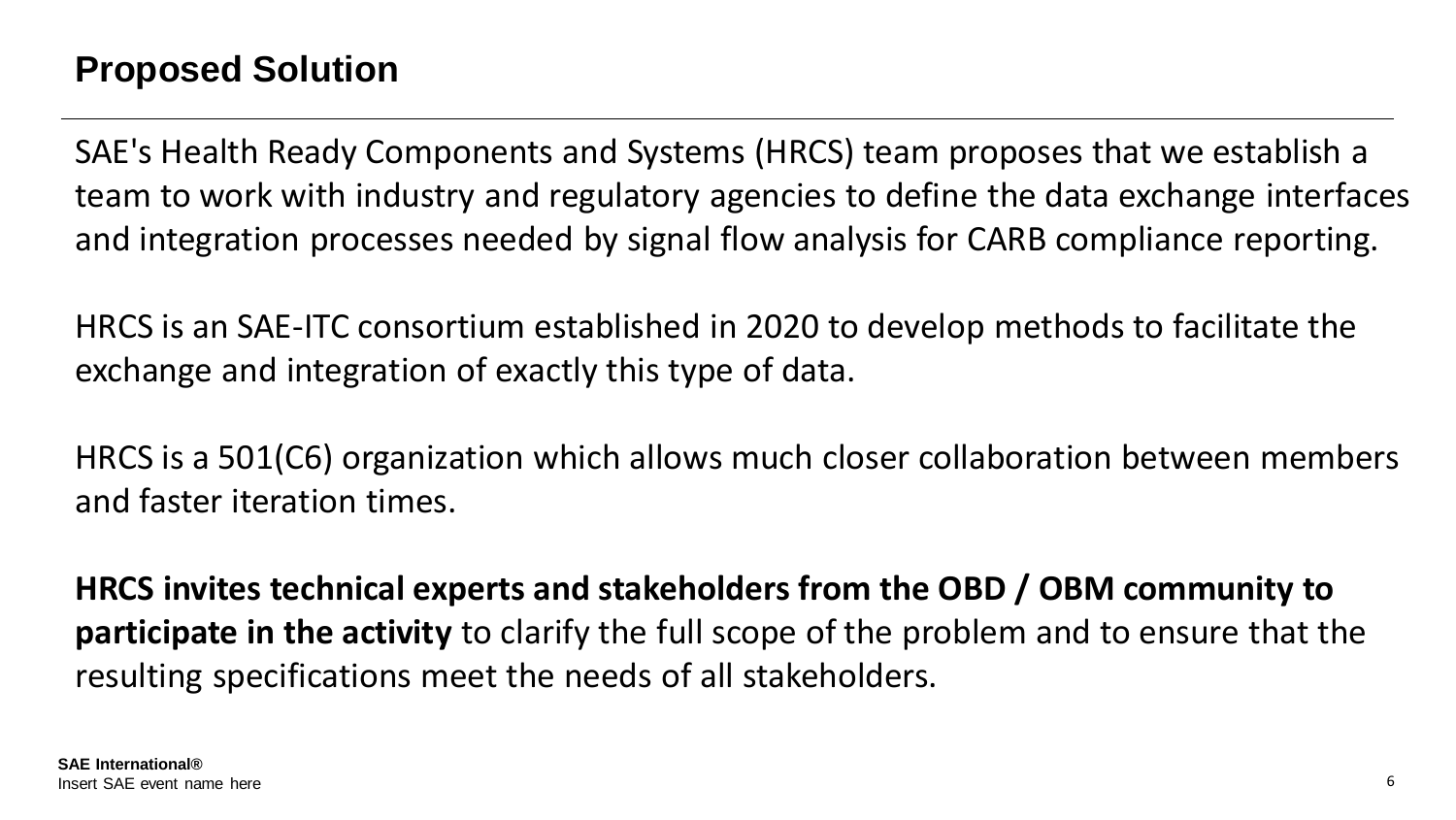#### **Near Term Plan**

- 1. Identify and engage stakeholders and key contributors.
- 2. Initiate short-term fact-finding effort with team members and CARB to understand and document requirements, timing, and scope.
- 3. Prepare a detailed project plan to develop and demonstrate the base concept in operation.
- 4. It would be scoped to only functionality related to OBD
	- Includes formalizing overall process flow and interface specifications
	- Includes user and programmer guides
- 5. Later stages, not addressed at this time, might cover the additional OBD requirements and application to other use-cases.

#### **To engage in this activity or find out more …**

**Please contact me, or the other HRCS leadership listed on next page.**

**And/Or – Visit HRCS at<https://www.sae-itc.com/programs/hrcs/presentations>**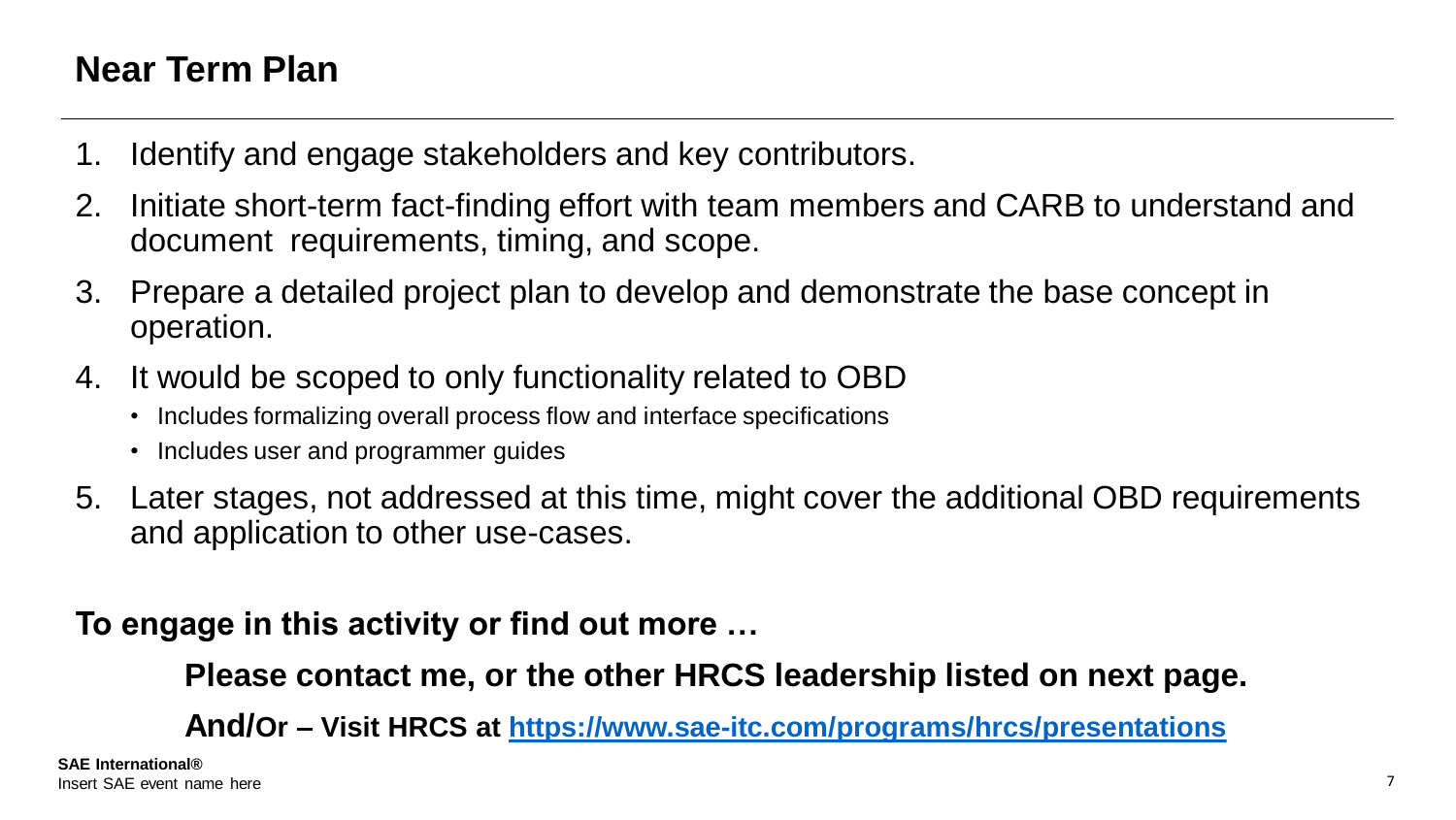# **Thank You - Contact Info:**

*Special thanks to BMW Powertrain Engineering group and Concentrio AG for valuable insights and contributions*

**Tim Felke Engineering Fellow Garrett Motion (602) 510 3518 tim.felke@garrettmotion.com**

**Peter Grau Program Manager SAE ITC Peter.Grau@SAE-ITC.org** **Steve Holland SAE Fellow, Chairman HRCS hollands1@comcast.net**